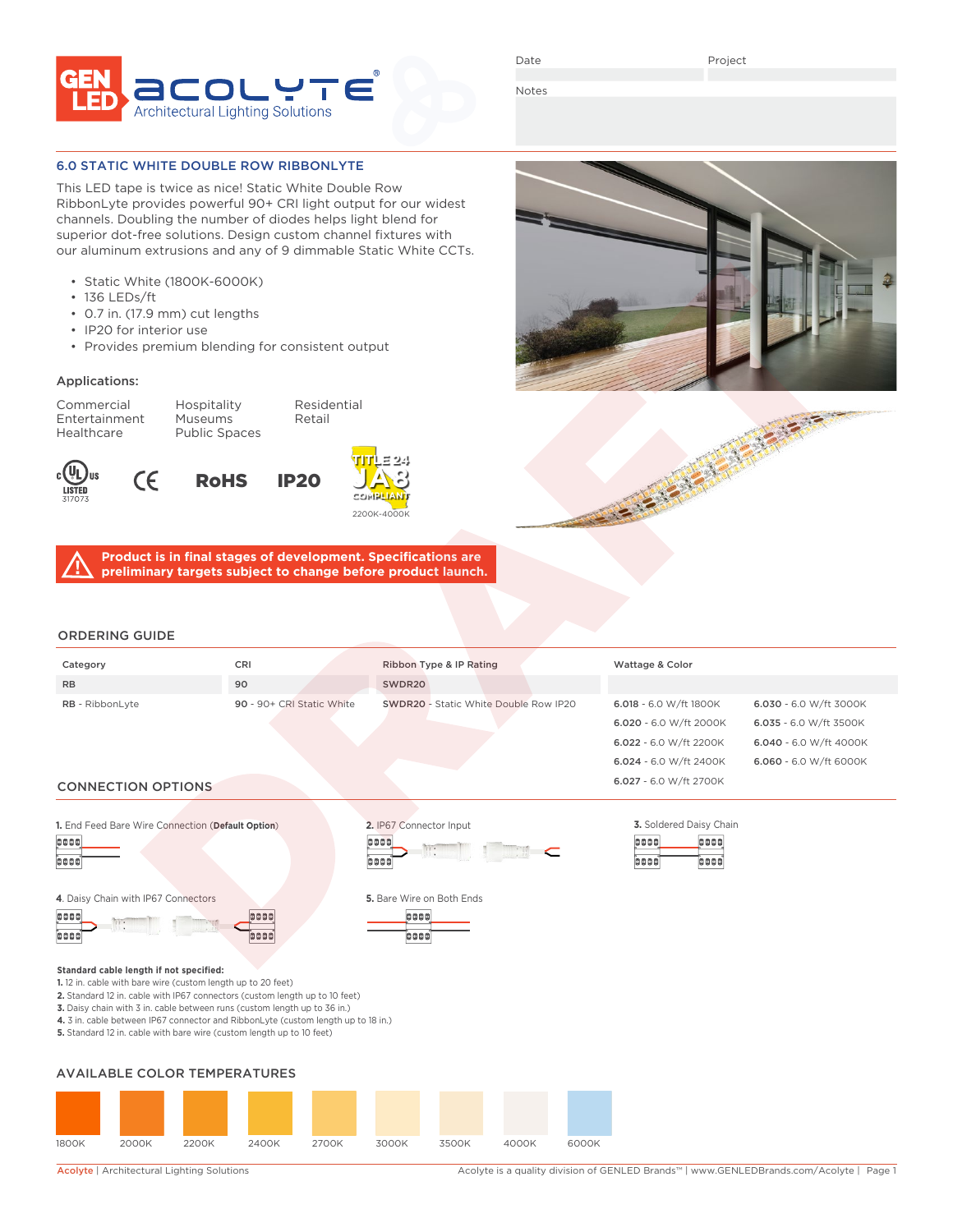

#### SPECIFICATIONS / DIAGRAM / USAGE GUIDELINES

|                              |                 | <b>6.0 STATIC WHITE DOUBLE ROW RIBBONLYTE</b>                                                                                                                          |                                                                      |                                      |                                      |                                                                                                                                          |                                      |                                      |                                                                                |                                      |
|------------------------------|-----------------|------------------------------------------------------------------------------------------------------------------------------------------------------------------------|----------------------------------------------------------------------|--------------------------------------|--------------------------------------|------------------------------------------------------------------------------------------------------------------------------------------|--------------------------------------|--------------------------------------|--------------------------------------------------------------------------------|--------------------------------------|
| <b>Operating Voltage</b>     |                 | 24 V                                                                                                                                                                   |                                                                      |                                      |                                      |                                                                                                                                          |                                      |                                      |                                                                                |                                      |
| <b>Power Consumption</b>     |                 | 6.1 W/ft (20 W/m)                                                                                                                                                      |                                                                      |                                      |                                      |                                                                                                                                          |                                      |                                      |                                                                                |                                      |
| Current (mA) - 24V           |                 | 254.8 mA/ft (835.4 mA/m)                                                                                                                                               |                                                                      |                                      |                                      |                                                                                                                                          |                                      |                                      |                                                                                |                                      |
| LED Pitch                    |                 |                                                                                                                                                                        |                                                                      |                                      |                                      | 136 LEDs/ft (448 LEDs/m)                                                                                                                 |                                      |                                      |                                                                                |                                      |
| <b>Protection Rating</b>     |                 |                                                                                                                                                                        |                                                                      |                                      |                                      | IP <sub>20</sub>                                                                                                                         |                                      |                                      |                                                                                |                                      |
| Dimming/Control              |                 |                                                                                                                                                                        |                                                                      |                                      |                                      | MLV / 0-10 Volt / Lutron Hi-lume 1% dimming & Hi-lume Premier 0.1% L3D0 LED drivers / Lutron VIVE code compliance available / ELV / DALI |                                      |                                      |                                                                                |                                      |
| <b>Operating Temperature</b> |                 |                                                                                                                                                                        |                                                                      |                                      |                                      | -22° F to 140° F (-30° C to 60° C)                                                                                                       |                                      |                                      |                                                                                |                                      |
| <b>Colors Temperatures</b>   |                 | 1800K                                                                                                                                                                  | 2000K<br>2200K<br>2400K<br>3500K<br>4000K<br>6000K<br>2700K<br>3000K |                                      |                                      |                                                                                                                                          |                                      |                                      |                                                                                |                                      |
| MacAdam's Ellipses (SDCM)    |                 |                                                                                                                                                                        |                                                                      |                                      |                                      | 2-Step Binning                                                                                                                           |                                      |                                      |                                                                                |                                      |
| Lumens                       |                 | 412 lm/ft<br>$(1351 \, \text{Im/m})$                                                                                                                                   | 479 lm/ft<br>$(1572 \, \text{Im/m})$                                 | 533 lm/ft<br>$(1748 \, \text{Im/m})$ | 555 lm/ft<br>$(1820 \, \text{Im/m})$ | 616 lm/ft<br>$(2018 \, \text{Im/m})$                                                                                                     | 666 lm/ft<br>$(2184 \, \text{Im/m})$ | 666 lm/ft<br>$(2184 \, \text{Im/m})$ | 656 lm/ft<br>$(2150 \, \text{Im/m})$                                           | 646 lm/ft<br>$(2117 \, \text{Im/m})$ |
| <b>Binning Tolerance</b>     |                 |                                                                                                                                                                        |                                                                      |                                      |                                      | $+/-100K$                                                                                                                                |                                      |                                      |                                                                                |                                      |
| <b>LED Beam Angle</b>        |                 |                                                                                                                                                                        |                                                                      |                                      |                                      | 120°                                                                                                                                     |                                      |                                      |                                                                                |                                      |
| Lamp Life                    |                 |                                                                                                                                                                        |                                                                      |                                      |                                      | 50,000 Hrs                                                                                                                               |                                      |                                      |                                                                                |                                      |
| Cuttable Length              |                 |                                                                                                                                                                        |                                                                      |                                      |                                      | 0.7 in (17.9 mm)                                                                                                                         |                                      |                                      |                                                                                |                                      |
| CRI - All Color Temp.        |                 |                                                                                                                                                                        |                                                                      |                                      |                                      | 90+ CRI                                                                                                                                  |                                      |                                      |                                                                                |                                      |
| Lumens/Watt                  |                 | 67.5 lm/W                                                                                                                                                              | 78.5 lm/W                                                            | 87.4 lm/W                            | 91 lm/W                              | 101 lm/W                                                                                                                                 | 109.2 lm/W                           | 109.2 lm/W                           | 107.5 lm/W                                                                     | 105.9 lm/W                           |
| <b>Constant Voltage</b>      |                 |                                                                                                                                                                        |                                                                      |                                      |                                      | $\checkmark$                                                                                                                             |                                      |                                      |                                                                                |                                      |
| Certifications               |                 | UL 2108 Issued: 2016/06/17 Ed: 1 Rev: 2021/10/16 Low Voltage Lighting Systems.<br>CSA C22.2 No. 250.0, General Requirements for Luminaires.<br>ROHS compliant UL 2108. |                                                                      |                                      |                                      |                                                                                                                                          |                                      |                                      |                                                                                |                                      |
| Warranty                     |                 |                                                                                                                                                                        |                                                                      |                                      |                                      | 6 years                                                                                                                                  |                                      |                                      |                                                                                |                                      |
| <b>24V DIMENSIONS</b>        | <b>Top View</b> |                                                                                                                                                                        |                                                                      |                                      |                                      |                                                                                                                                          | <b>Side View</b>                     |                                      | <b>Dimensions</b>                                                              |                                      |
| IP <sub>20</sub>             | 0000<br>0000    | CUTTABLE EVERY: 0.7 in (17.9 mm)                                                                                                                                       |                                                                      |                                      |                                      |                                                                                                                                          |                                      |                                      | Width 0.94 in (24 mm)<br>Max Length XXX ft (XXX m)<br>Height 0.06 in (1.45 mm) |                                      |
|                              |                 |                                                                                                                                                                        |                                                                      |                                      |                                      |                                                                                                                                          |                                      |                                      |                                                                                |                                      |

USAGE GUIDELINES

- When installing this product take into account the surface temperature of the material this product is mounted to. Many building surfaces which are exposed to direct sunlight exceed the 140 °F (60 °C) maximum that our product is rated for. High risk locations like this should be avoided.
- Please refer to our RibbonLyte Proper Use Guide in our *Application Guide* for more information. Available for download at www.GENLEDBrands.com/Acolyte.
- Compatible with a wide variety of control products including the entire line of Lutron dimming systems.
- For use with Acolyte drivers, 0-10V dimming modules and interface controllers (DMXINF models).
- Use with non-Acolyte supplied drivers is not supported or warrantied.
- Due to the nature of the product, RibbonLyte cuttable lengths are generally longer or shorter than the customer requested length. Unless specified, RibbonLyte is factory cut at the shorter cuttable point.
- We reserve the right to make changes to product lineup, specifications, design and finishes at any time without notice.

Acolyte does not warrant or represent that the information is free from errors or omission. The information may change without notice and Acolyte is not in any way liable for the accuracy of any information printed and stored or in any way interpreted or used.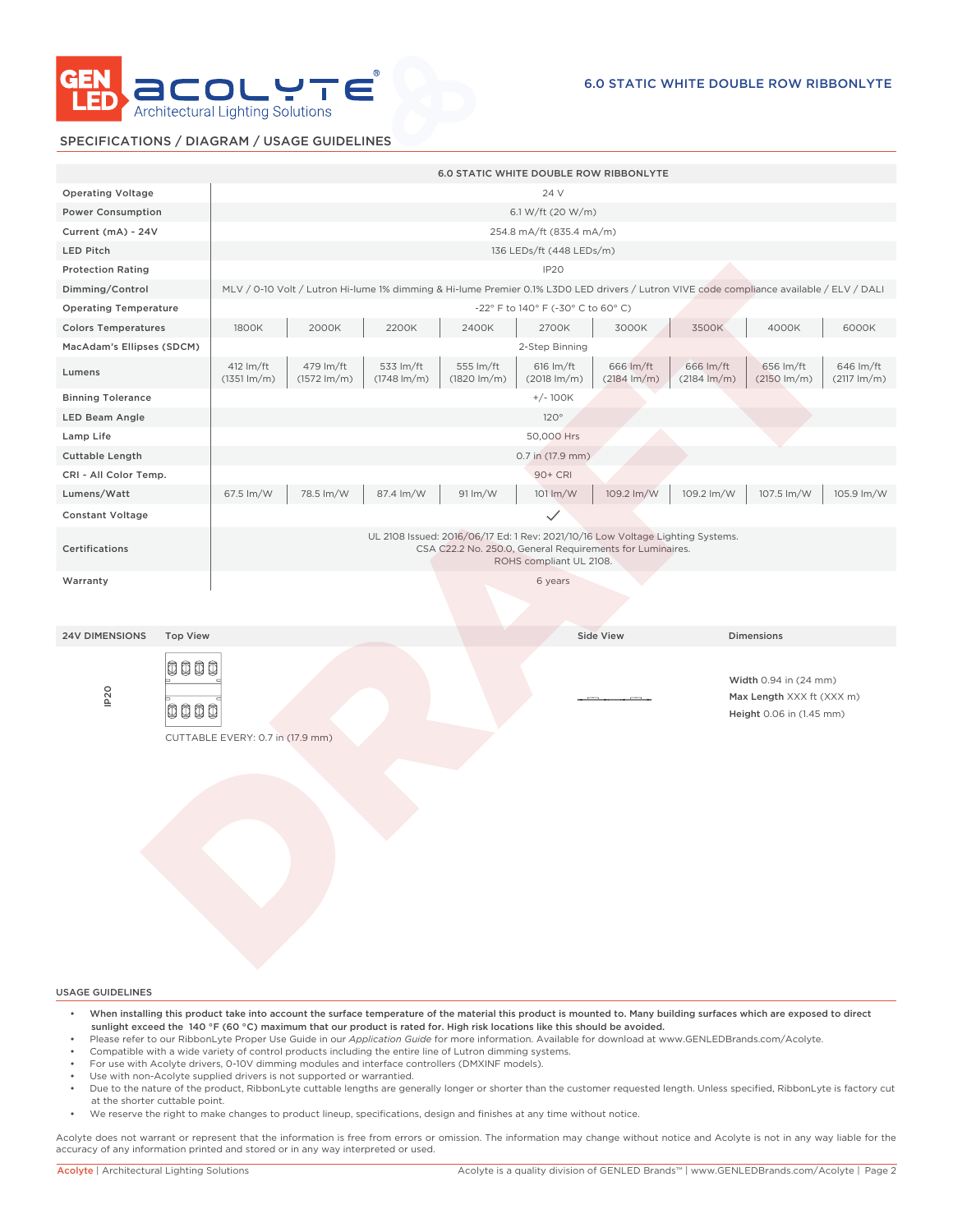

# CHANNEL COMPATIBILITY / CHANNEL OPTIONS

| CHANNEL          | IP <sub>20</sub> | SURFACE MOUNTED CHANNELS                                                                                                                         |
|------------------|------------------|--------------------------------------------------------------------------------------------------------------------------------------------------|
| AC1              |                  | LENS OPTIONS: C - Clear F - Frosted K - Black<br>M - Milky NP - Narrow Prismatic WP - Wide Prismatic RM - Round Milky SM - Square Milky          |
| AC <sub>2</sub>  |                  |                                                                                                                                                  |
| AC3              |                  |                                                                                                                                                  |
| AC4              |                  |                                                                                                                                                  |
| AC5              |                  |                                                                                                                                                  |
| AC <sub>14</sub> |                  |                                                                                                                                                  |
| AP1              |                  | AS13<br>AS28<br>AS30<br>AS53                                                                                                                     |
| AR1              |                  | RM, SM<br>M, NP, WP<br>M, NP, WP<br>C, M, K, RM, SM                                                                                              |
| AR <sub>2</sub>  |                  |                                                                                                                                                  |
| AR3              |                  |                                                                                                                                                  |
| AR5              |                  | RECESSED CHANNELS                                                                                                                                |
| AR8              |                  |                                                                                                                                                  |
| AR10             |                  | LENS OPTIONS: C - Clear F - Frosted<br>K - Black M - Milky<br>NP - Narrow Prismatic<br>WP - Wide Prismatic RM - Round Milky SM - Square Milky    |
| AR14             |                  |                                                                                                                                                  |
| AR16             |                  |                                                                                                                                                  |
|                  |                  |                                                                                                                                                  |
| AR20             |                  |                                                                                                                                                  |
| AR23             |                  |                                                                                                                                                  |
| AR25             |                  |                                                                                                                                                  |
| AR30             |                  | SC <sub>5</sub><br>AR25<br>AR30<br>AR33<br>SC4<br>C, M, K, RM, SM<br>C, M, K, RM, SM<br>M, NP, WP<br>M, K, RM, SM<br>M, K, RM, SM                |
| AR33             |                  |                                                                                                                                                  |
| AS1              |                  |                                                                                                                                                  |
| AS <sub>2</sub>  |                  |                                                                                                                                                  |
| AS3              |                  |                                                                                                                                                  |
| AS6              |                  |                                                                                                                                                  |
| AS10             |                  |                                                                                                                                                  |
| AS12             |                  |                                                                                                                                                  |
| AS13             |                  |                                                                                                                                                  |
| AS14             |                  |                                                                                                                                                  |
| AS16             |                  |                                                                                                                                                  |
| <b>AS20G</b>     |                  |                                                                                                                                                  |
| AS23             |                  |                                                                                                                                                  |
| AS28             |                  |                                                                                                                                                  |
| AS30             |                  |                                                                                                                                                  |
| AS53             |                  |                                                                                                                                                  |
| AT4              |                  |                                                                                                                                                  |
| AT5              |                  |                                                                                                                                                  |
| AT11             |                  |                                                                                                                                                  |
| AW10             |                  |                                                                                                                                                  |
|                  |                  |                                                                                                                                                  |
| AW12             |                  |                                                                                                                                                  |
| AW14             |                  |                                                                                                                                                  |
| AW35             |                  |                                                                                                                                                  |
| AW38             |                  |                                                                                                                                                  |
| AW40             |                  |                                                                                                                                                  |
| <b>B1</b>        |                  |                                                                                                                                                  |
| <b>B2</b>        |                  |                                                                                                                                                  |
| C <sub>22</sub>  |                  |                                                                                                                                                  |
| GL1              |                  |                                                                                                                                                  |
| GL <sub>2</sub>  |                  |                                                                                                                                                  |
| ROUND            |                  |                                                                                                                                                  |
| ROUND12          |                  |                                                                                                                                                  |
| ROUND20          |                  |                                                                                                                                                  |
| SC <sub>1</sub>  |                  |                                                                                                                                                  |
| SC <sub>2</sub>  |                  |                                                                                                                                                  |
| SC3              |                  |                                                                                                                                                  |
| SC4              |                  |                                                                                                                                                  |
| SC <sub>5</sub>  |                  |                                                                                                                                                  |
| SC <sub>6</sub>  |                  |                                                                                                                                                  |
| SC-CORNER1       |                  |                                                                                                                                                  |
| SC-CORNER2       |                  |                                                                                                                                                  |
| <b>ST10</b>      |                  | <b>DISCLAIMER</b>                                                                                                                                |
| W31              |                  | When installing this product take into account the surface temperature of the material this product is mounted to. Many building surfaces which  |
| <b>WH35</b>      |                  | are exposed to direct sunlight exceed the 140 °F (60 °C) maximum that our product is rated for. High risk locations like this should be avoided. |
|                  |                  |                                                                                                                                                  |